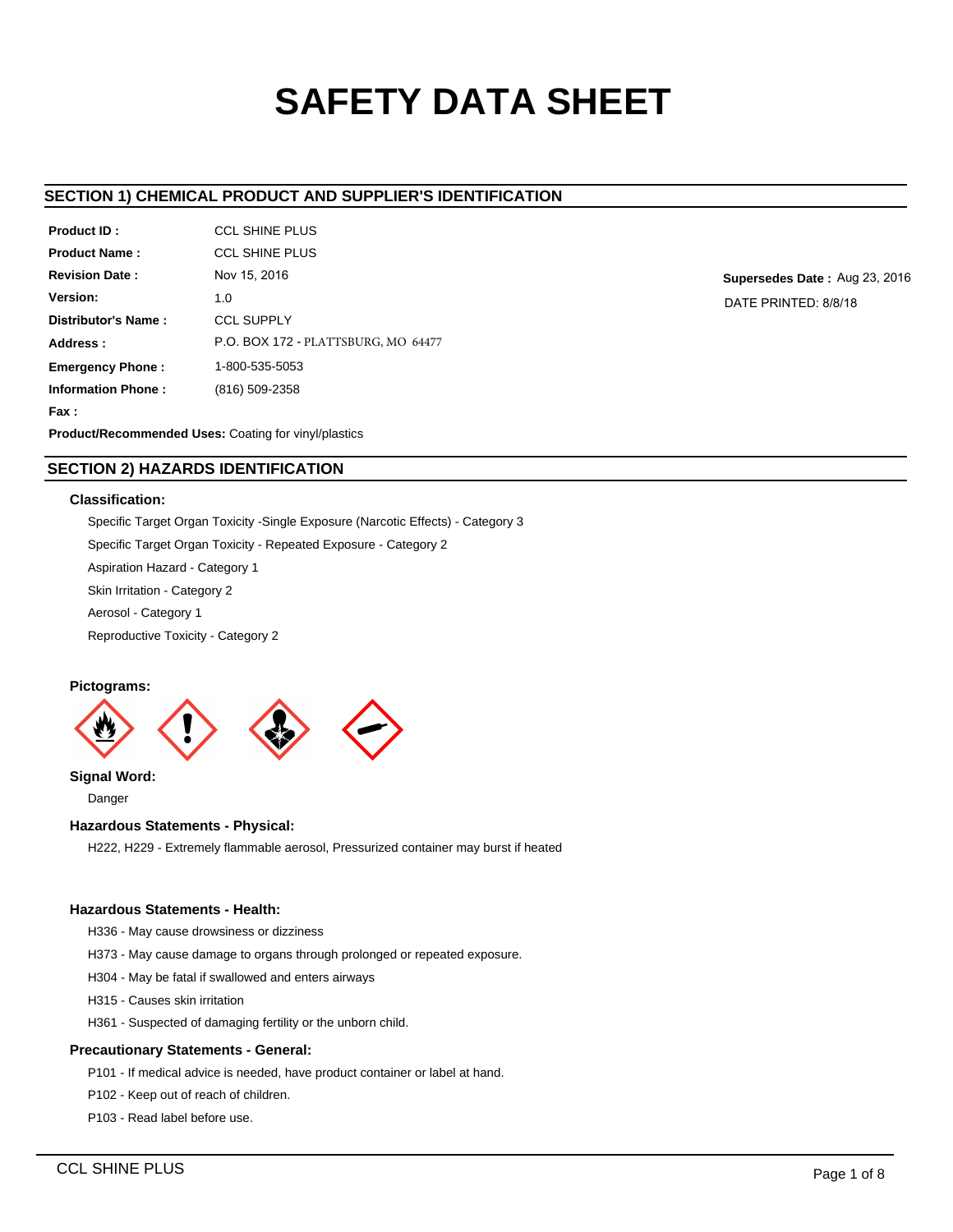### **Precautionary Statements - Prevention:**

P210 - Keep away from heat, hot surfaces, sparks, open flames and other ignition sources. No smoking.

P280 - Wear protective gloves/protective clothing/eye protection/face protection.

- P261 Avoid breathing dust/fume/gas/mist/vapors/spray.
- P271 Use only outdoors or in a well-ventilated area.
- P211 Do not spray on an open flame or other ignition source.
- P251 Do not pierce or burn, even after use.
- P264 Wash thoroughly after handling.

P202 - Do not handle until all safety precautions have been read and understood.

#### **Precautionary Statements - Response:**

P370 + P378 - In case of fire: Use water fog, dry chemical or carbon dioxide to extinguish.

P304 + P340 - IF INHALED: Remove person to fresh air and keep comfortable for breathing.

P312 - Call a POISON CENTER or doctor/physician if you feel unwell.

- P301 + P310 IF SWALLOWED: Immediately call a POISON CENTER or doctor/physician.
- P331 Do NOT induce vomiting.
- P302 + P352 IF ON SKIN: Wash with plenty of soap and water.

P332 + P313 - If skin irritation occurs: Get medical advice/attention.

P362 + P364 - Take off contaminated clothing and wash it before reuse.

P308 + P313 - IF exposed or concerned: Get medical advice/attention.

#### **Precautionary Statements - Storage:**

P235 - Keep cool.

P403 - Store in a well-ventilated place.

P405 - Store locked up.

- P410 Protect from sunlight.
- P412 Do not expose to temperatures exceeding 50°C/122°F.

#### **Precautionary Statements - Disposal:**

P501 - Dispose of contents and container in accordance with all local, regional, national and international regulations.

# **SECTION 3) COMPOSITION / INFORMATION ON INGREDIENTS**

| <b>CAS</b>   | <b>Chemical Name</b> | % by Weight  |  |
|--------------|----------------------|--------------|--|
| 0000110-54-3 | <b>HEXANE</b>        | 25% - 44%    |  |
| 0000106-97-8 | <b>BUTANE</b>        | 11% - 24%    |  |
| 0000074-98-6 | <b>PROPANE</b>       | $5\% - 11\%$ |  |
| 0000075-28-5 | <b>ISOBUTANE</b>     | $5\% - 10\%$ |  |
| 0063148-62-9 | <b>SILICONE</b>      | $3\% - 6\%$  |  |
| 0008042-47-5 | <b>MINERAL OIL</b>   | $1\% - 2\%$  |  |
|              |                      |              |  |

## **SECTION 4) FIRST-AID MEASURES**

#### **Inhalation:**

Remove source of exposure or move person to fresh air and keep comfortable for breathing.

If exposed/feel unwell/concerned: Call a POISON CENTER/doctor.

Eliminate all ignition sources if safe to do so.

## **Eye Contact:**

Remove source of exposure or move person to fresh air. Rinse eyes cautiously with lukewarm, gently flowing water for several minutes, while holding the eyelids open. Remove contact lenses, if present and easy to do. Continue rinsing for a duration of 15-20 minutes. Take care not to rinse contaminated water into the unaffected eye or onto the face. If eye irritation persists: Get medical advice/attention.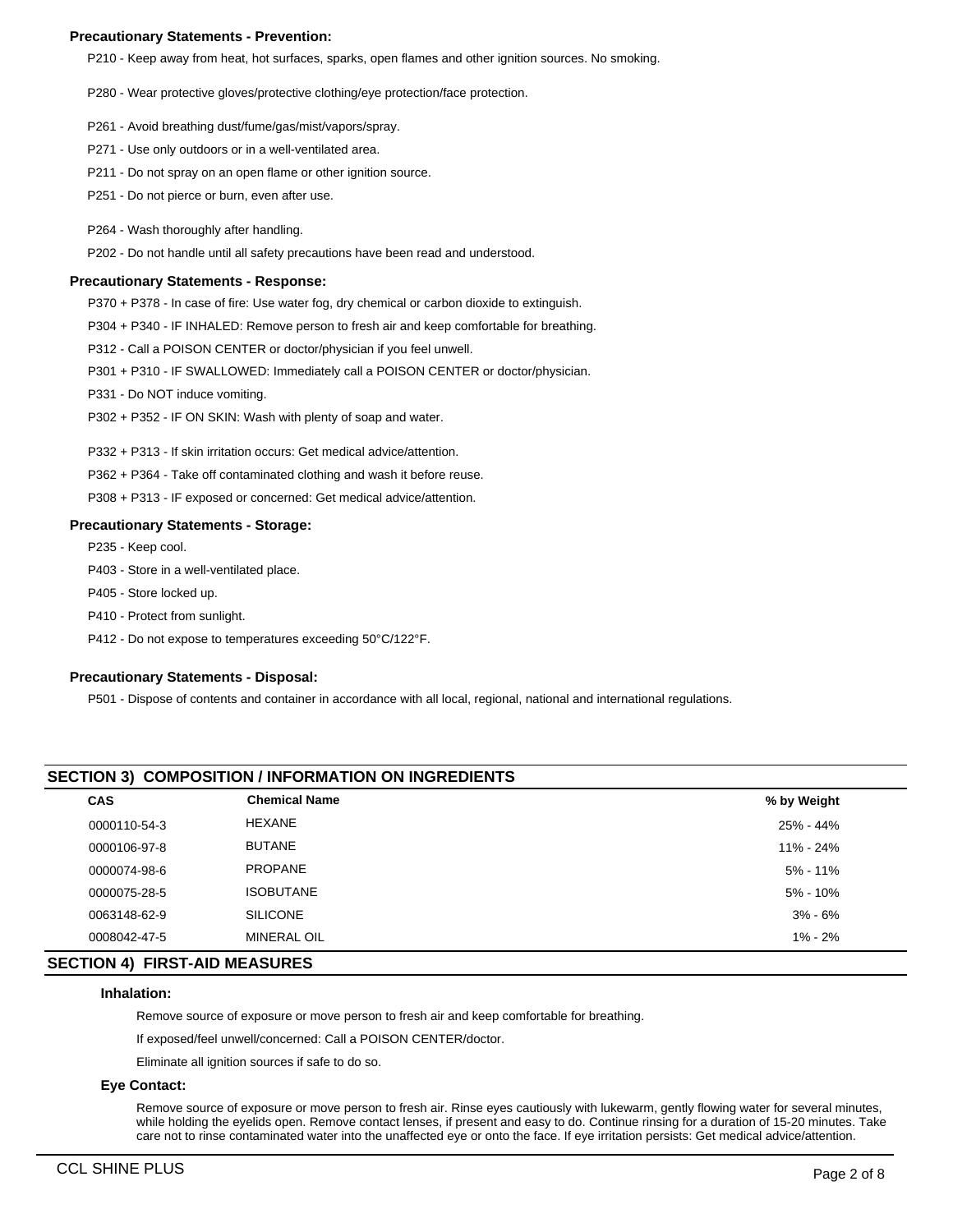#### **Skin Contact:**

Take off immediately all contaminated clothing, shoes and leather goods (e.g. watchbands, belts). Gently blot or brush away excess product. Wash with plenty of lukewarm, gently flowing water for a duration of 15-20 minutes. Call a POISON CENTER/doctor if you feel unwell. Store contaminated clothing under water and wash before reuse or discard.

#### **Ingestion:**

Rinse mouth. Do NOT induce vomiting. Immediately call a POISON CENTER/doctor. If vomiting occurs naturally, lie on your side, in the recovery position.

Never give anything by mouth to an unconscious or convulsing victim. Keep person warm and quiet.

## **SECTION 5) FIRE-FIGHTING MEASURES**

#### **Suitable Extinguishing Media:**

Use water, fog, dry chemical, or carbon dioxide.

Carbon dioxide can displace oxygen. Use caution when applying carbon dioxide in confined spaces. Simultaneous use of foam and water on the same surface is to be avoided as water destroys the foam.

#### **Unsuitable Extinguishing Media:**

Water may be ineffective but can be used to cool containers exposed to heat or flame.

#### **Specific Hazards in Case of Fire:**

Contents under pressure. Keep away from ignition sources and open flames. Exposure of containers to extreme heat and flames can cause them to rupture often with violent force.

Aerosol cans may rupture when heated.

Heated cans may burst.

In fire, will decompose to carbon dioxide, carbon monoxide

#### **Fire-Fighting Procedures:**

Isolate immediate hazard area and keep unauthorized personnel out. Stop spill/release if it can be done safely. Move undamaged containers from immediate hazard area if it can be done safely. Water spray may be useful in minimizing or dispersing vapors and to protect personnel.

Dispose of fire debris and contaminated extinguishing water in accordance with official regulations.

#### **Special Protective Actions:**

Wear protective pressure self-contained breathing apparatus (SCBA)and full turnout gear.

Care should always be exercised in dust/mist areas.

## **SECTION 6) ACCIDENTAL RELEASE MEASURES**

#### **Emergency Procedure:**

#### Flammable/combustible material.

ELIMINATE all ignition sources (no smoking, flares, sparks, or flames in immediate area). Stay upwind; keep out of low areas. Immediately turn off or isolate any source of ignition. Keep unnecessary people away; isolate hazard area and deny entry. Do not touch or walk through spilled material. Clean up immediately. Use absorbent sweeping compound to soak up material and put into suitable container for proper disposal.

#### **Recommended Equipment:**

Positive pressure, full-face piece self-contained breathing apparatus(SCBA), or positive pressure supplied air respirator with escape SCBA (NIOSH approved).

#### **Personal Precautions:**

ELIMINATE all ignition sources (no smoking, flares, sparks, or flames in immediate area). Use explosion proof equipment. Avoid breathing vapor. Avoid contact with skin, eye or clothing. Do not touch damaged containers or spilled materials unless wearing appropriate protective clothing.

#### **Environmental Precautions:**

Stop spill/release if it can be done safely. Prevent spilled material from entering sewers, storm drains, other unauthorized drainage systems and natural waterways by using sand, earth, or other appropriate barriers.

## **SECTION 7) HANDLING AND STORAGE**

## **General:**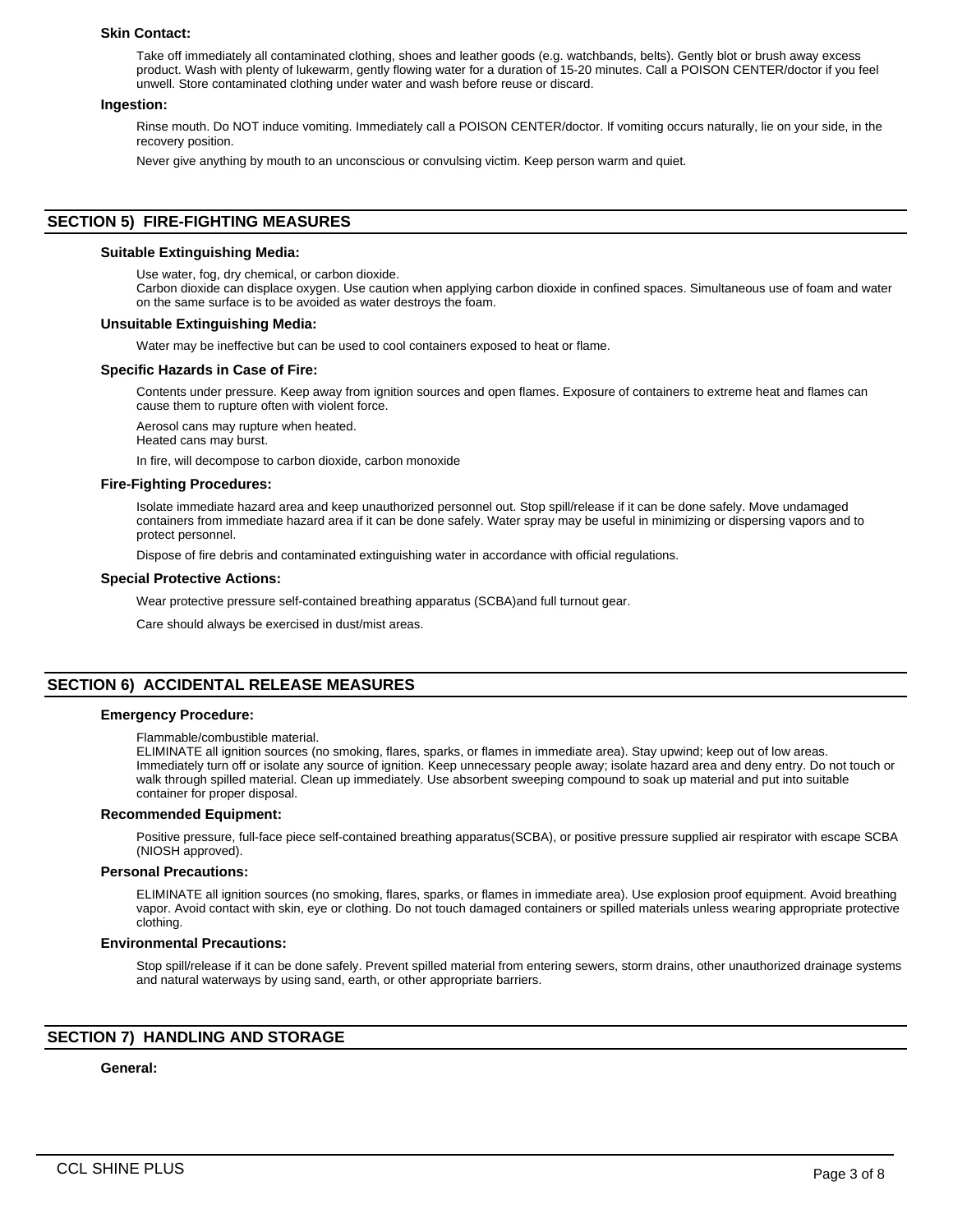For industrial and institutional use only. For use by trained personnel only. Keep away from children. Wash hands after use. Do not get in eyes, on skin or on clothing. Do not breathe vapors or mists. Use good personal hygiene practices. Eating, drinking and smoking in work areas is prohibited. Remove contaminated clothing and protective equipment before entering eating areas. Eyewash stations and showers should be available in areas where this material is used and stored.

#### **Ventilation Requirements:**

Use only with adequate ventilation to control air contaminants to their exposure limits. The use of local ventilation is recommended to control emissions near the source.

## **Storage Room Requirements:**

Keep container(s) tightly closed and properly labeled. Store in cool, dry, well-ventilated areas away from heat, direct sunlight and incompatibilities. Store in approved containers and protect against physical damage. Keep containers securely sealed when not in use. Indoor storage should meet OSHA standards and appropriate fire codes. Containers that have been opened must be carefully resealed to prevent leakage. Empty container retain residue and may be dangerous.

Do not cut, drill, grind, weld, or perform similar operations on or near containers. Do not pressurize containers to empty them. Ground all structures, transfer containers and equipment to conform to the national electrical code. Use procedures that prevent static electrical sparks. Static electricity may accumulate and create a fire hazard.

Store at temperatures below 120°F.

# **SECTION 8) EXPOSURE CONTROLS, PERSONAL PROTECTION**

#### **Eye Protection:**

Chemical goggles, safety glasses with side shields or vented/splash proof goggles. Contact lenses may absorb irritants. Particles may adhere to lenses and cause corneal damage.

## **Skin Protection:**

Wear gloves, long sleeved shirt, long pants and other protective clothing as required to minimize skin contact.

Use of gloves approved to relevant standards made from the following materials may provide suitable chemical protection: PVC, neoprene or nitrile rubber gloves. Suitability and durability of a glove is dependent on usage, e.g. frequency and duration of contact, chemical resistance of glove material, glove thickness, dexterity. Always seek advice from glove suppliers. Contaminated gloves should be replaced. Chemical-resistant clothing is recommended to avoid prolonged contact. Avoid unnecessary skin contact.

#### **Respiratory Protection:**

If engineering controls do not maintain airborne concentrations to a level which is adequate to protect worker, a respiratory protection program that meets or is equivalent to OSHA 29 CFR 1910.134 and ANSI Z88.2 should be followed. Check with respiratory protective equipment suppliers. Where air-filtering respirators are suitable, select an appropriate combination of mask and filter. Select a filter suitable for combined particulate/organic gases and vapors.

When spraying more than one half can continuously or more than one can consecutively, use NIOSH approved respirator.

| <b>Chemical Name</b> | <b>OSHA</b><br>TWA<br>(ppm) | <b>OSHA</b><br>TWA<br>(mg/m3) | <b>OSHA</b><br><b>STEL</b><br>(ppm) | <b>OSHA</b><br><b>STEL</b><br>(mg/m3) | OSHA-<br>Tables-<br>Z1,2,3 | <b>OSHA</b> | <b>OSHA</b><br>Skin<br>Carcinogen designation | <b>NIOSH</b><br>TWA<br>(ppm) | <b>NIOSH</b><br><b>TWA</b><br>(mg/m3) | <b>NIOSH</b><br><b>STEL</b><br>(ppm) | <b>NIOSH</b><br><b>STEL</b><br>(mg/m3) | <b>NIOSH</b><br>Carcinogen |
|----------------------|-----------------------------|-------------------------------|-------------------------------------|---------------------------------------|----------------------------|-------------|-----------------------------------------------|------------------------------|---------------------------------------|--------------------------------------|----------------------------------------|----------------------------|
| <b>BUTANE</b>        |                             |                               |                                     |                                       |                            |             |                                               | 800                          | 1900                                  |                                      |                                        |                            |
| <b>HEXANE</b>        | 500                         | 1800                          |                                     |                                       |                            |             |                                               | 50                           | 180                                   |                                      |                                        |                            |
| <b>ISOBUTANE</b>     |                             |                               |                                     |                                       |                            |             |                                               | 800                          | 1900                                  |                                      |                                        |                            |
| <b>PROPANE</b>       | 1000                        | 1800                          |                                     |                                       |                            |             |                                               | 1000                         | 1800                                  |                                      |                                        |                            |

| <b>Chemical Name</b> | <b>ACGIH</b><br><b>TWA</b><br>(ppm) | <b>ACGIH</b><br><b>TWA</b><br>(mg/m3) | <b>ACGIH</b><br><b>STEL</b><br>(ppm) | <b>ACGIH</b><br><b>STEL</b><br>(mg/m3) |
|----------------------|-------------------------------------|---------------------------------------|--------------------------------------|----------------------------------------|
| <b>BUTANE</b>        | 1000                                |                                       |                                      |                                        |
| <b>HEXANE</b>        | 50                                  | 176                                   |                                      |                                        |
| <b>ISOBUTANE</b>     | 1000                                |                                       |                                      |                                        |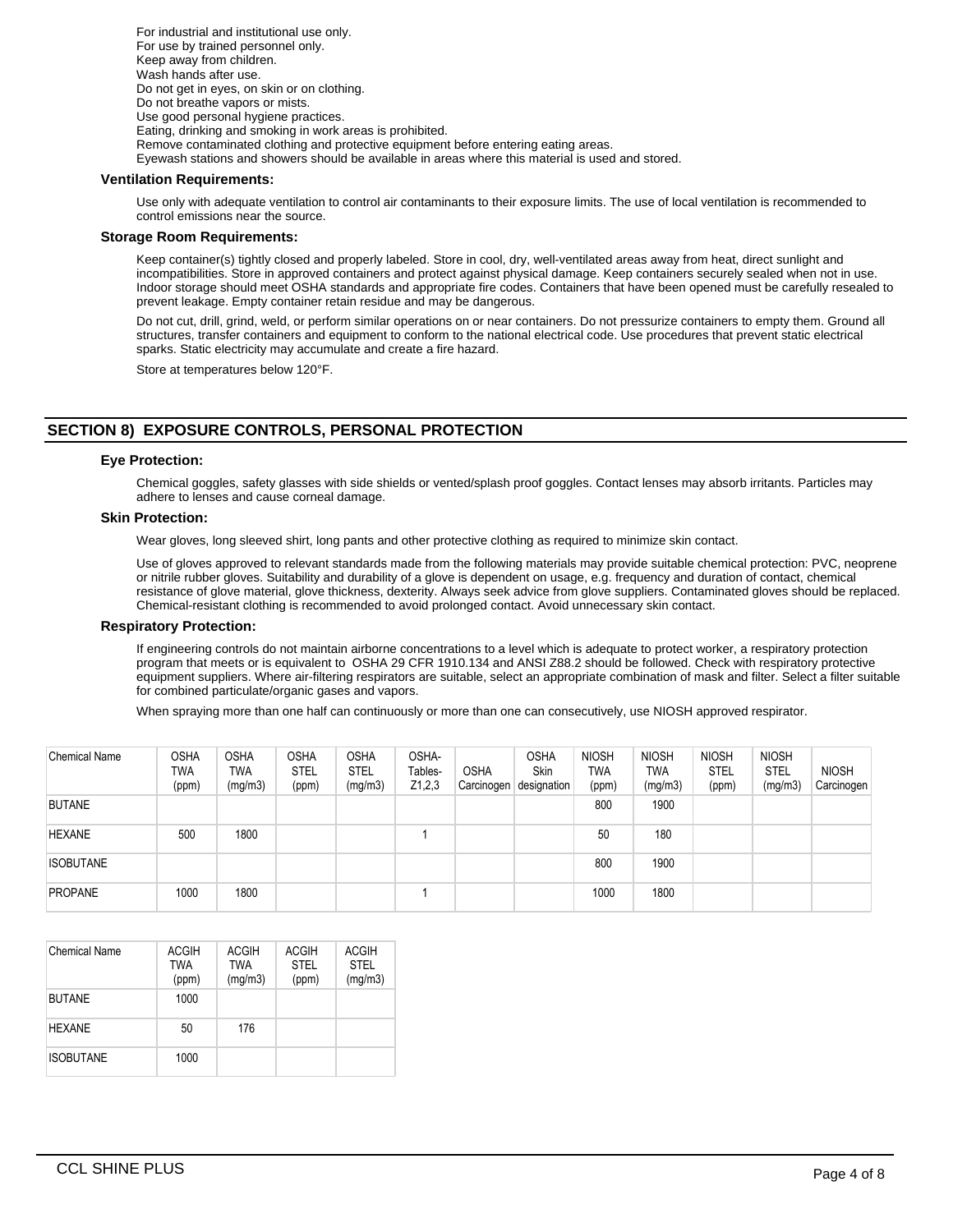Appendix F: Minimal Oxygen Content

# **SECTION 9) PHYSICAL AND CHEMICAL PROPERTIES**

### **Physical and Chemical Properties**

| Density                      | 5.84183 lb/gal         |  |  |  |
|------------------------------|------------------------|--|--|--|
| Density VOC                  | 5.30418 lb/gal         |  |  |  |
| % VOC                        | 90.79658%              |  |  |  |
| <b>VOC Actual</b>            | 5.30418 lb/gal         |  |  |  |
| <b>VOC Actual</b>            | 635.60001 g/l          |  |  |  |
| <b>VOC Regulatory</b>        | 5.30418 lb/gal         |  |  |  |
| <b>VOC Regulatory</b>        | 635.60001 g/l          |  |  |  |
| Appearance                   | N.A.                   |  |  |  |
| Odor Threshold               | N.A.                   |  |  |  |
| <b>Odor Description</b>      | N.A.                   |  |  |  |
| pH                           | N.A.                   |  |  |  |
| <b>Water Solubility</b>      | Nil                    |  |  |  |
| Flammability                 | Flashpoint below 73 °F |  |  |  |
| Flash Point Symbol           | N.A.                   |  |  |  |
| Flash Point                  | N.A.                   |  |  |  |
| Viscosity                    | N.A.                   |  |  |  |
| Lower Explosion Level        | 1.8                    |  |  |  |
| <b>Upper Explosion Level</b> | 9.5                    |  |  |  |
| <b>Melting Point</b>         | N.A.                   |  |  |  |
| Vapor Density                | Slower than ether      |  |  |  |
| <b>Freezing Point</b>        | N.A.                   |  |  |  |
| Low Boiling Point            | 0 °F                   |  |  |  |
| High Boiling Point           | 610 °F                 |  |  |  |
| Decomposition Pt             | N.A.                   |  |  |  |
| Auto Ignition Temp           | N.A.                   |  |  |  |
| <b>Evaporation Rate</b>      | Slower than ether      |  |  |  |

# **SECTION 10) STABILITY AND REACTIVITY**

## **Stability:**

Stable.

# **Conditions to Avoid:**

High temperatures.

### **Incompatible Materials:**

None known.

## **Hazardous Reactions/Polymerization:**

Will not occur.

## **Hazardous Decomposition Products:**

In fire, will decompose to carbon dioxide, carbon monoxide.

# **SECTION 11) TOXICOLOGICAL INFORMATION**

#### **Skin Corrosion/Irritation:**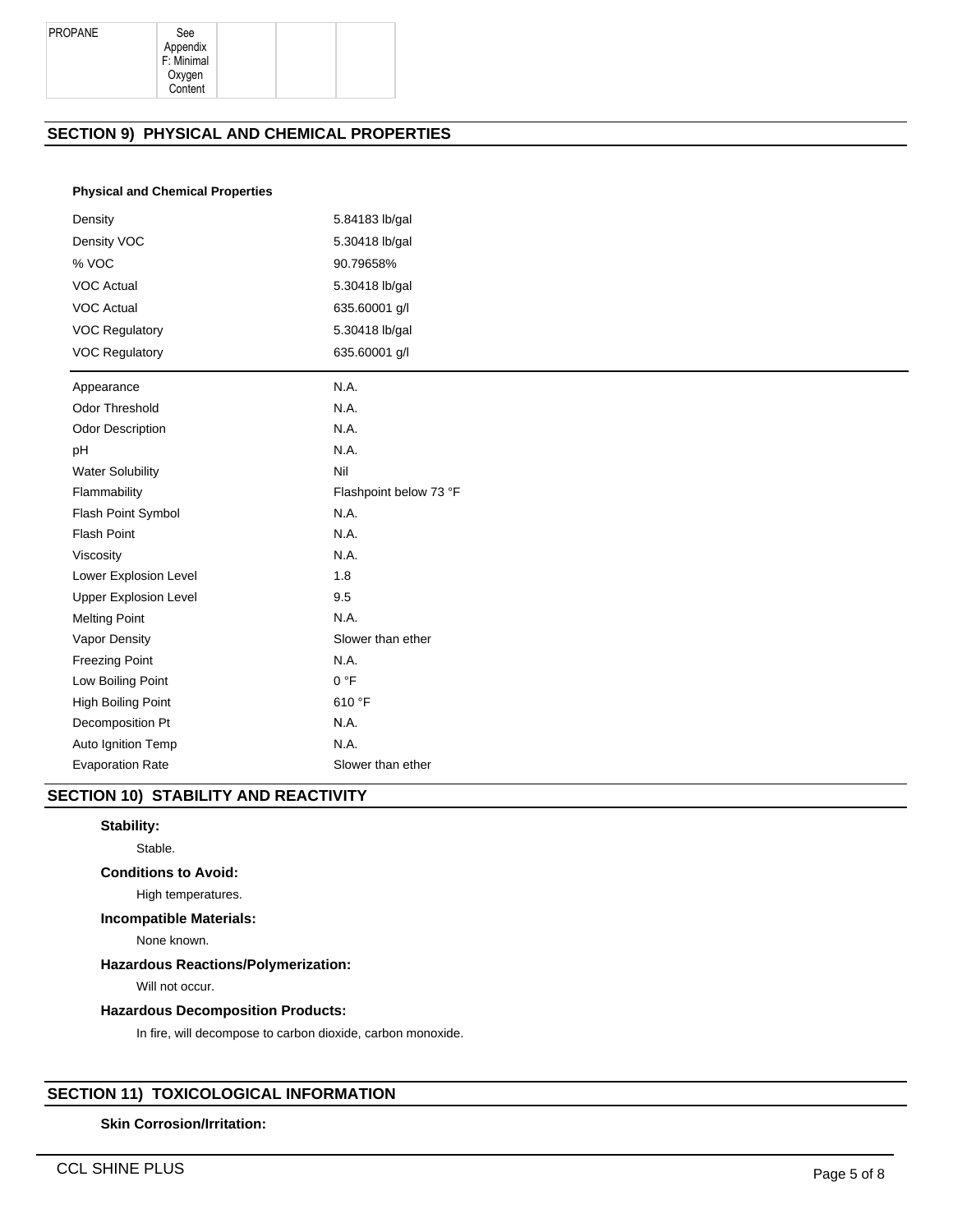Overexposure will cause defatting of skin.

#### **Serious Eye Damage/Irritation:**

Overexposure will cause redness and burning sensation.

#### **Carcinogenicity:**

No data available

#### **Germ Cell Mutagenicity:**

No data available

#### **Reproductive Toxicity:**

Suspected of damaging fertility or the unborn child.

#### **Respiratory/Skin Sensitization:**

No data available

#### **Specific Target Organ Toxicity - Single Exposure:**

May cause drowsiness or dizziness

#### **Specific Target Organ Toxicity - Repeated Exposure:**

May cause damage to organs through prolonged or repeated exposure.

## **Aspiration Hazard:**

May be fatal if swallowed and enters airways

#### **Acute Toxicity:**

Inhalation: effect of overexposure include irritation of respiratory tract, headache, dizziness, nausea, and loss of coordination. Extreme overexposure may result in unconsciousness and possibly death.

0000110-54-3 HEXANE

LC50 (male rat): 38500 ppm (4-hour exposure); cited as 77000 ppm (271040 mg/m3) (1-hour exposure) (15) LC50 (rat): 48000 ppm (4-hour exposure) (16) LC50 (rat): 73680 ppm (260480 mg/m3) (4-hour exposure) (n-hexane and isomers) (1,3)

LD50 (oral, 14-day old rat): 15840 mg/kg (3) LD50 (oral, young rat): 32340 mg/kg (3)

LD50 (oral, adult rat): 28700 mg/kg (3,16)

#### 0000075-28-5 ISOBUTANE

LC50 (mouse, inhalation): 520,000 ppm (52%); 2-hour exposure.(4)

#### 0000106-97-8 BUTANE

LC50 (mouse): 202000 ppm (481000 mg/m3) (4-hour exposure); cited as 680 mg/L (2-hour exposure) (9) LC50 (rat): 276000 ppm (658000 mg/m3) (4-hour exposure); cited as 658 mg/L (4- hour exposure) (9)

## **SECTION 12) ECOLOGICAL INFORMATION**

#### **Toxicity:**

No data available.

## **Persistence and Degradability:**

No data available.

#### **Bio-Accumulative Potential:**

No data available.

## **Mobility in Soil:**

No data available.

#### **Other Adverse Effects:**

No data available.

## **SECTION 13) DISPOSAL CONSIDERATIONS**

# **Water Disposal:**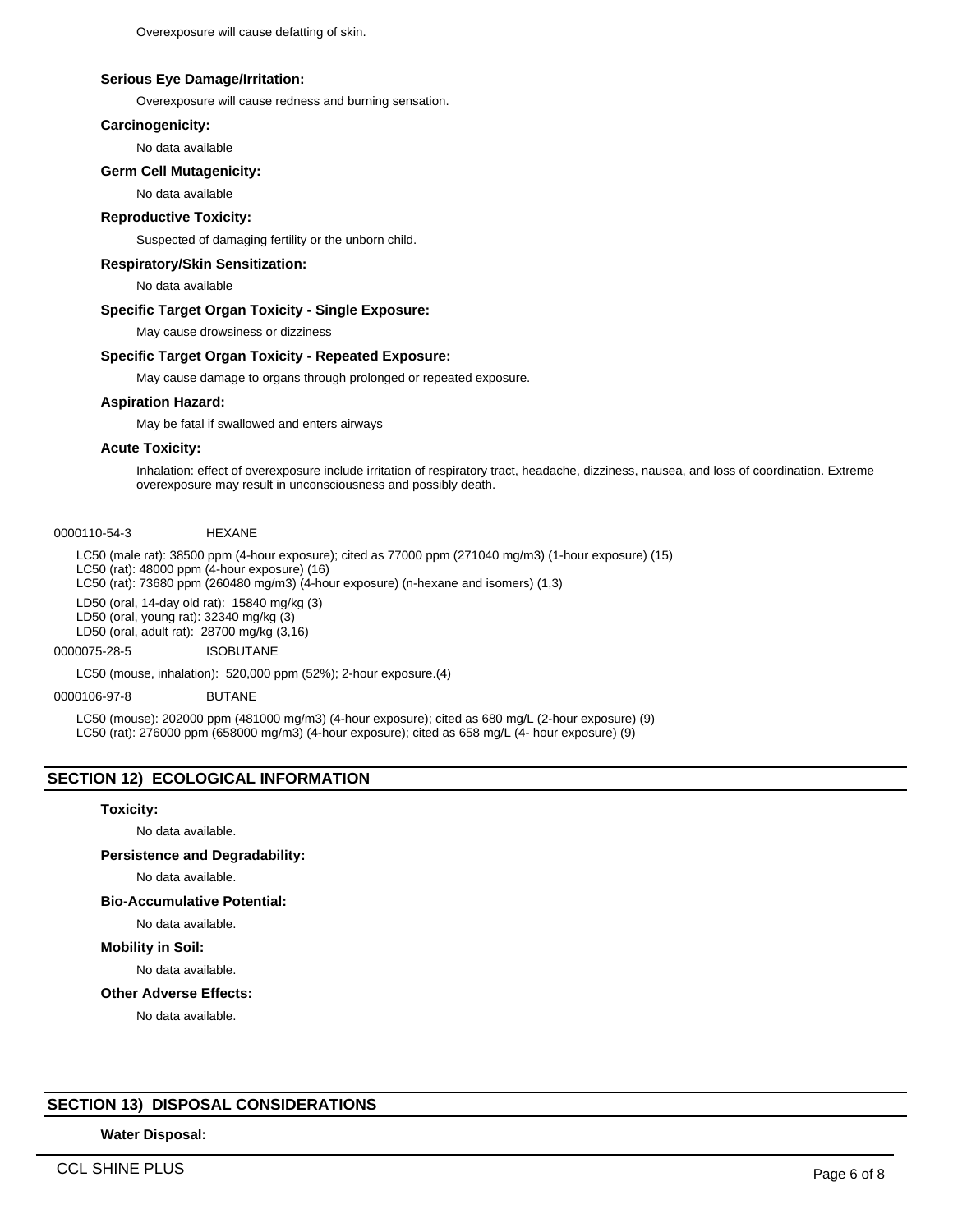Under RCRA, it is the responsibility of the user of the product, to determine at the time of disposal whether the product meets RCRA criteria for hazardous waste. Waste management should be in full compliance with federal, state, and local laws.

Empty containers retain product residue which may exhibit hazards of material, therefore do not pressurize, cut, glaze, weld or use for any other purposes. Return drums to reclamation centers for proper cleaning and reuse.

# **SECTION 14) TRANSPORT INFORMATION**

### **U.S. DOT Information:**

Consumer Commodity, ORM-D

#### **IMDG Information:**

Consumer Commodity, ORM-D

#### **IATA Information:**

Consumer Commodity, ORM-D

## **SECTION 15) REGULATORY INFORMATION**

| CAS          | <b>Chemical Name</b> | % By Weight | <b>Regulation List</b>                                           |  |  |  |
|--------------|----------------------|-------------|------------------------------------------------------------------|--|--|--|
| 0000074-98-6 | <b>PROPANE</b>       |             | 5% - 11% SARA312, VOC TSCA, ACGIH, OSHA                          |  |  |  |
| 0000075-28-5 | <b>ISOBUTANE</b>     |             | 5% - 10% SARA312, VOC TSCA, ACGIH                                |  |  |  |
| 0000106-97-8 | <b>BUTANE</b>        |             | 11% - 24% SARA312, VOC. TSCA, ACGIH                              |  |  |  |
| 0000110-54-3 | <b>HEXANE</b>        |             | 25% - 44% CERCLA, HAPS, SARA312, SARA313, VOC, TSCA, ACGIH, OSHA |  |  |  |
| 0008042-47-5 | <b>MINERAL OIL</b>   |             | 1% - 2% SARA312, TSCA                                            |  |  |  |
| 0063148-62-9 | <b>SILICONE</b>      |             | 3% - 6% SARA312, TSCA                                            |  |  |  |
|              |                      |             |                                                                  |  |  |  |

# **SECTION 16) OTHER INFORMATION**

#### **Glossary:**

\* There are points of differences between OSHA GHS and UN GHS. In 90% of the categories, they can be used interchangeably, but for the Skin Corrosion/Irritant Category and the Specific Target Organ Toxicity (Single and Repeated Exposure) Categories. In these cases, our system will say UN GHS.

ACGIH- American Conference of Governmental Industrial Hygienists; ANSI- American National Standards Institute; Canadian TDG-Canadian Transportation of Dangerous Goods; CAS- Chemical Abstract Service; Chemtrec- Chemical Transportation Emergency Center (US); CHIP- Chemical Hazard Information and Packaging; DSL- Domestic Substances List; EC- Equivalent Concentration; EH40 (UK)- HSE Guidance Note EH40 Occupational Exposure Limits; EPCRA- Emergency Planning and Community Right-To-Know Act; ESL- Effects screening levels; HMIS- Hazardous Material Information Service; LC- Lethal Concentration; LD- Lethal Dose; NFPA- National Fire Protection Association; OEL- Occupational Exposure Limits; OSHA- Occupational Safety and Health Administration, US Department of Labor; PEL- Permissible Exposure Limit; SARA (Title III)- Superfund Amendments and Reauthorization Act; SARA 313- Superfund Amendments and Reauthorization Act, Section 313; SCBA- Self-Contained Breathing Apparatus; STEL- Short Term Exposure Limit; TCEQ - Texas Commission on Environmental Quality; TLV- Threshold Limit Value; TSCA- Toxic Substances Control Act Public Law 94-469; TWA - Time Weighted Value; US DOT- US Department of Transportation; WHMIS- Workplace Hazardous Materials Information System.